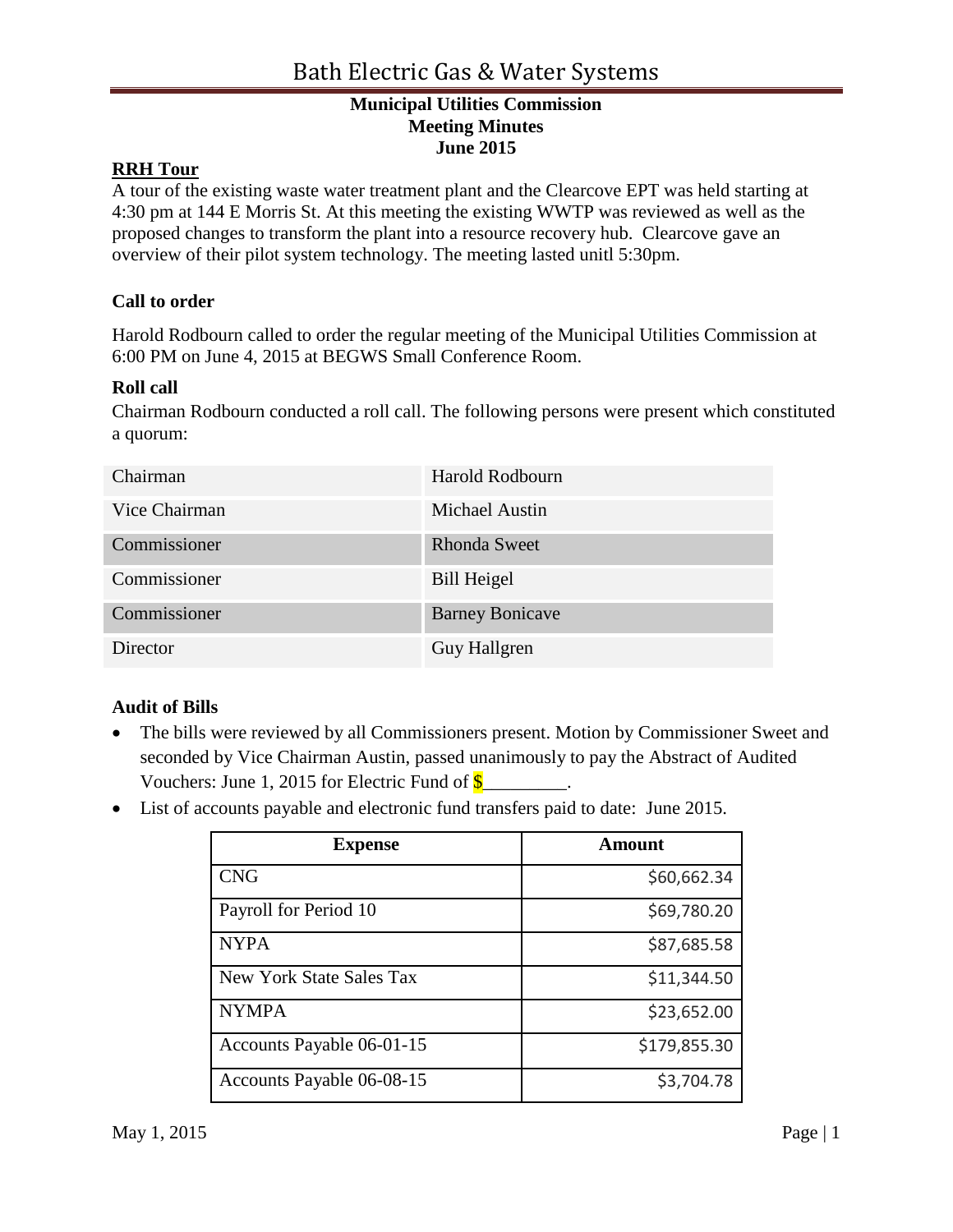## Bath Electric Gas & Water Systems

# **Municipal Utilities Commission Meeting Minutes June 2015**

| Accounts Payable 06-19-15 | \$110,739.93 |
|---------------------------|--------------|
| Payroll for Period 11     | \$72,782.57  |
| Payroll for Period 12     | \$113,542.33 |
| Accounts Payable 06-30-15 | \$28,403.40  |

## **Supervisors Reports**

## **Accounting/Commercial Office/Meter Reading**

- During the month BEGWS Accounting Staff submitted a 2015-2016 budget to the Director.
- Updated the 2014-2015 projected to budget variance report.
- The Bonadio Group has scheduled to begin the annual audit at BEGWS on September  $14<sup>th</sup>$ .
- Completed a survey for the AWWA pertaining to salaries.
- The Commercial Office employees received numerous calls from customers who did not receive bills. It was discovered that the Post Office had lost an entire cycle of bills. Most bills were never delivered and some were delivered weeks after being sent. The Post Office was looking into the cause of the incident.
- On April 28<sup>th</sup> Meter Reader, Connie Frankel announced her retirement effective June  $25<sup>th</sup>$ . Connie has been a dedicated employee for over 25 years, her knowledge will be greatly missed.
- During the month of April \$87,965.49 was spent on the Electric Upgrade Project, primarily for retainage for contractor work and expenditures for bonding.
- One QRS case of customer complaints was filed with the NYS PSC during the month of April against BEGWS.
- Month to date 7,447 meters have been read out of a possible 8,329. This is an 89.5% reading rate so far this month, with 741 meters still scheduled to be read. Percentage of meters not read by department are: Electric 5.5%, Gas 15.4%, & Water 16.1%. The primary reason for not getting a read is no coverage when a Meter Reader is off and a lack of access to the meter is another contributing factor.
- Currently we have 976 electric meters being read by radio. This is about 22% of our electric meter population. We currently have 251 Direct Withdrawal customers and 216 E-Bill customers.

Jim Housworth – Accounting Supervisor

## **Electric Line Department**

• Repaired several street lights

May 1, 2015 Page | 2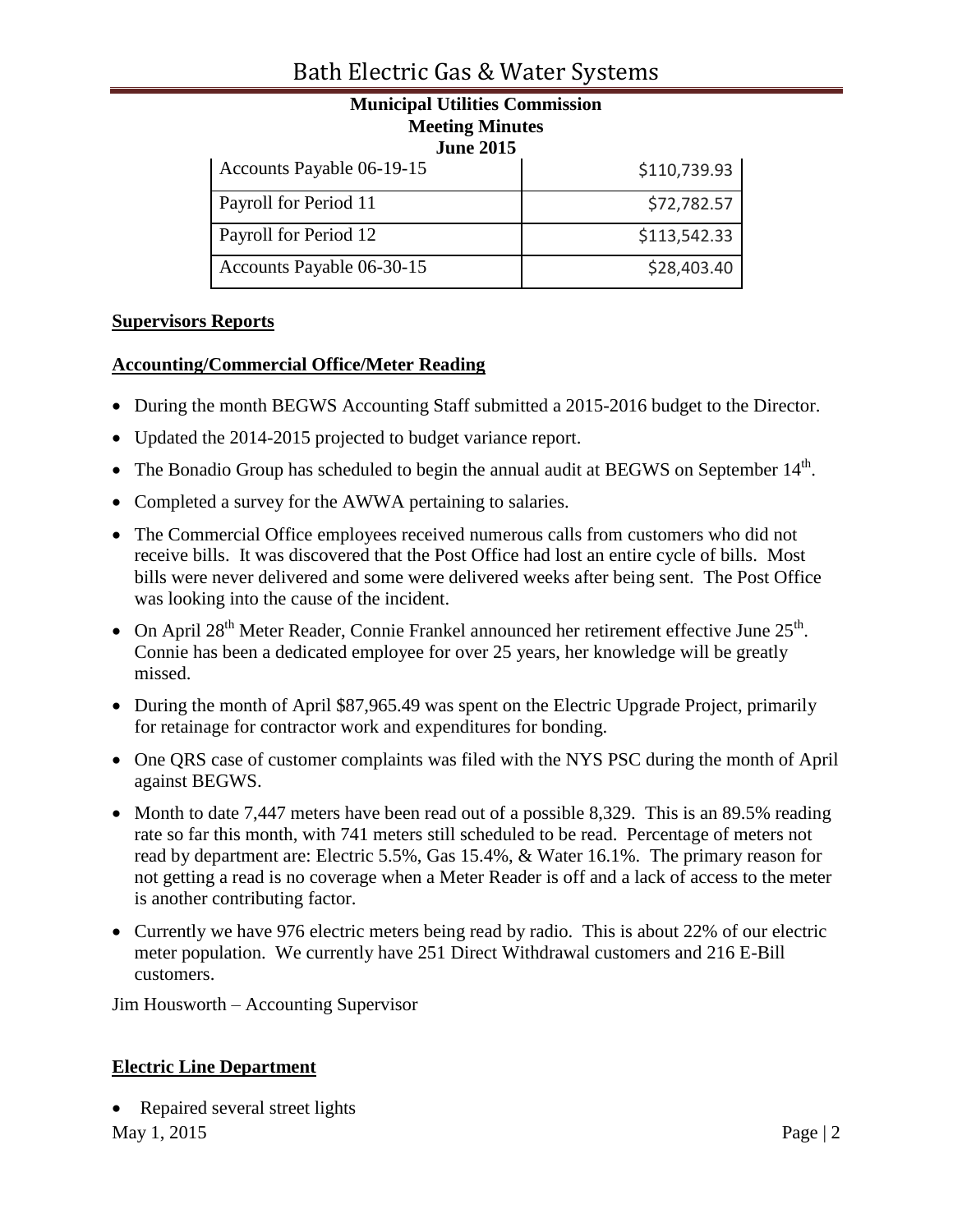- Worked on the meter test program
- Removed 4 trees for the County Highway Dept.
- Continued work on the conversion, setting 13 poles on Pine, Howell and West Steuben. Also ran new 3 phase wire from Howell to the alley behind Liberty street to remove the old copper.
- Repaired 2 more URD breaks on the Exit 39 lights
- Responded to a callout on Cruger St.
- Evan Green attended his first Apprentice Lineworker class on 4/14-17
- We are down one bucket as it was damaged from backing into a low hanging tree. Repair is expected the first week in May.

Mark Hawk – Electric Line Supervisor

#### **Service Department**

- Investigated 12 gas odor complaints
- Investigated 1 CO Complaint
- Changed out 20 Gas Meters
- Completely tore down and rebuilt and installed 2 new regulators along with the HP Regulators replaced in February, also painted regulator station.
- Assembled work stations for Jordan and Kris's new office.
- Performed inspection and maintenance on Distribution Regulator Reliefs (oil seals)
- Rechecked pending gas leak

Steve Larsen – Service Department Supervisor

## **Underground Line Maintenance Department**

- Repaired gas main at 81 Geneva St
- Currently doing bacteriological testing for Steuben County Fairgrounds
- Preparing the Annual Water Quality Report to be submitted to DOH
- Water: Repaired main break on Howell St (circumferal)
- Installing water service for Bluegill Farms for Heifer barn
- Sewer: Flushed main on West Morris St (Burger Alley)
- Inspected two sewer services after repair
- Making repairs to Chlorine distribution at Well#8 and Well#4
- Have done many Dig Safely Requests

May 1, 2015 **Page** | 3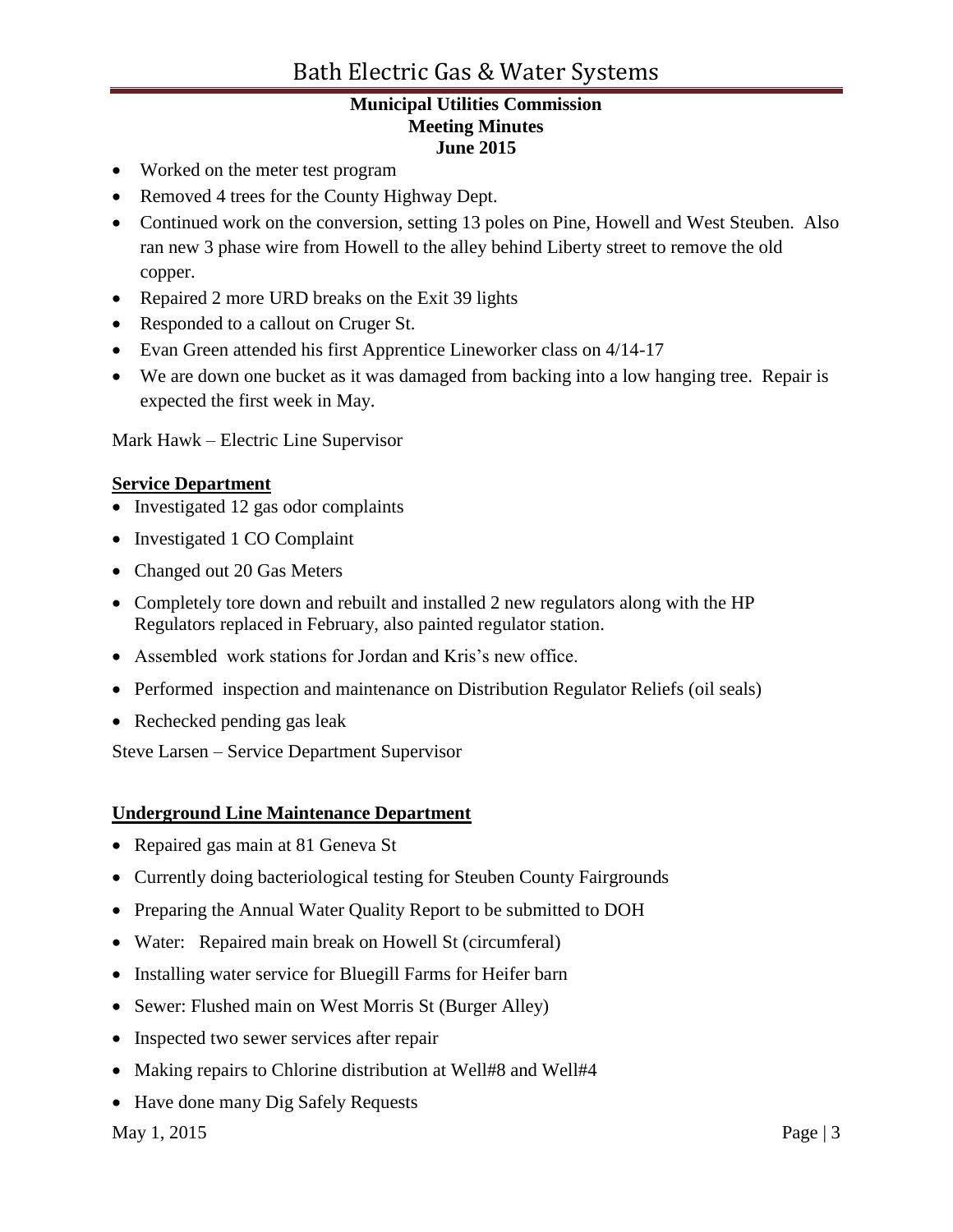• Planted trees for Arbor Day !

Andrew Burdin – Asst. UGLM Supervisor

## **Sewer plant**

- Daily lab test & regular maintenance
- Pressed 33,200 gals of sludge for Village of Waverly
- Shut down and unplugged #2 primary effluent pump 10 times
- Replaced #1 primary effluent pump with new Chicago pump model VPM-OS6. Equipment cost of \$19,000+ was expended from the capital reserve fund.
- Repaired and drained to cells of the aerobic digester to get all 4 cells back up and running
- Drained primary clarifier tank in preparation for the repair of chains and flights
- Drained , cleaned and refilled Final Tank

Royce Hoad – WWTP Supervisor

## **Review of NY Prize Application**

BEGWS was awarded \$100,000 for a feasibility study on April  $17<sup>th</sup>$ . We are one 3 municipalities in upstate NY. The monies will be used to have Wildan Energy Solutions perform a feasibility study for deploying Smartgrid in the Village and Towns of Bath. The feasibility study will be submitted with the goal of being awarded \$1,000,000 for engineering.

## **Supervisor and Leadership Training**

All supervisors and assistant supervisors will be receiving supervisor training. This training started May 5. Mike McDonald a Corning Inc. trainer and facilitator will be providing this training.

## **Sewer Rate Increase Request**

The Village of Bath passed a resolution for a 6% sewer rate increase. This will be used to offset increased cost of operations as well as the loss of revenues from industrial customers.

Below is a history of sewer rates:

No increase from 4/1/92 to 5/1/10. 18 years.

In 2010 it was determined that a 30% increase was needed for the sewer department to breakeven on operations vs. revenues.

The Village Board decided to raise rates 15% and review annually.

The rates were increased as follows:

| 5/1/2010 | 15% |                                    |
|----------|-----|------------------------------------|
| 6/1/2011 | 20% |                                    |
| 6/1/2012 | 15% |                                    |
| 6/1/2013 |     | 15% Plus Increase in sewer unit of |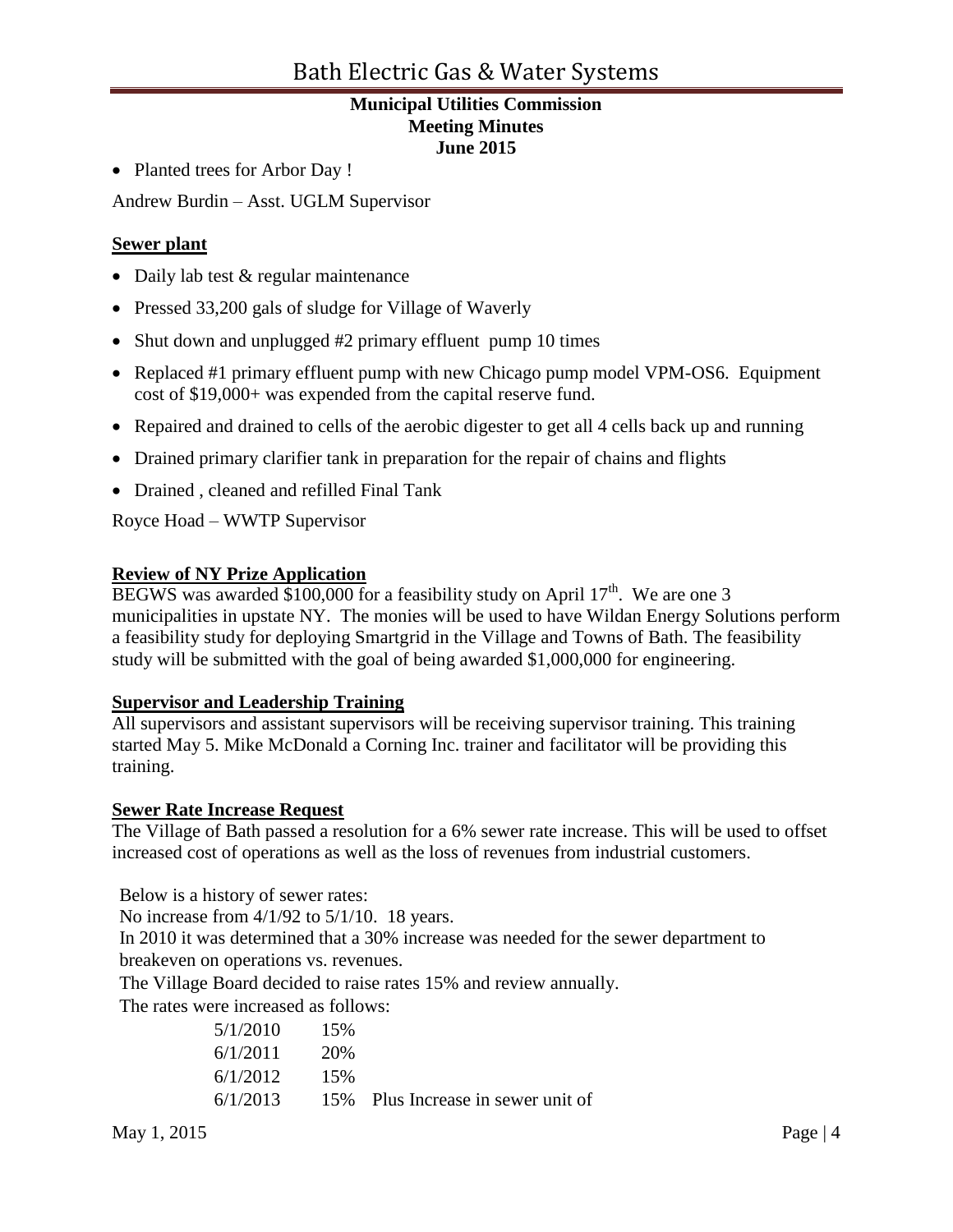7/1/2014 12.5% Proposed 7/1/2015 6%

Reasons for rate increase request:

- The Chesapeake Bay Regulations and subsequent SPEDES permit require BEGWS WWTP reduce nitrogen and phosphorous emissions. This reduction has required the installation of process equipment to achieve the new lower limits. The chemical cost alone for doing so is \$67,200.
- Increase Utility Costs approximately \$50,000
- Health Insurance rate increase of 12%, approximately \$21,000
- Loss of Philips as a large sewer customer Approximately 4.5% of Sewer Sales
- Reduction in usage at VA Approximately \$20,000 reduction in sales annually

MGP Site Cleanup – GEI an environmental remediation company that specializes in manufactured gas plant cleanup has been contacted. GEI will submit a proposed site evaluation for review and BEGWS will write an RFQ to proceed with the project.

#### Cycled Tree Trimming Program

Bid documents were received from two tree trim contractors after advertising legal notice in the local papers. Bids were below projected budget for 2015-2016. In addition Director Hallgren and Mrs. Bushnell met with Mr. Steven Bates to design and draft a work plan for landscaping at the Fairview Substation. Collins Tree Trimming provided a design, scope of work and estimate of \$15,000 to accomplish the landscaping.

#### Spruce Up Project

Demolition of the office open area has commenced. Carpets, conference rooms chairs and tables have been ordered. The accountants have been relocated to the former large conference room.

## RRH

- BEGWS has been approached by Kraft to create a proposal to convey their waste by products to the BEGWS plant. The benefit to BEGWS would be in increased energy production through the use of the waste by-product. The plants energy production capacity would then increase.
- BEGWS requests authorization to fund detailed engineering for the RRH upgrades.

#### At Risk Gas Pipe Replacement Program

BEGWS has contracted with Integrity Engineering of Montour Falls to review all gas pipe. An algorithm using various variables such as age of pipe, type of pipe, population density were used